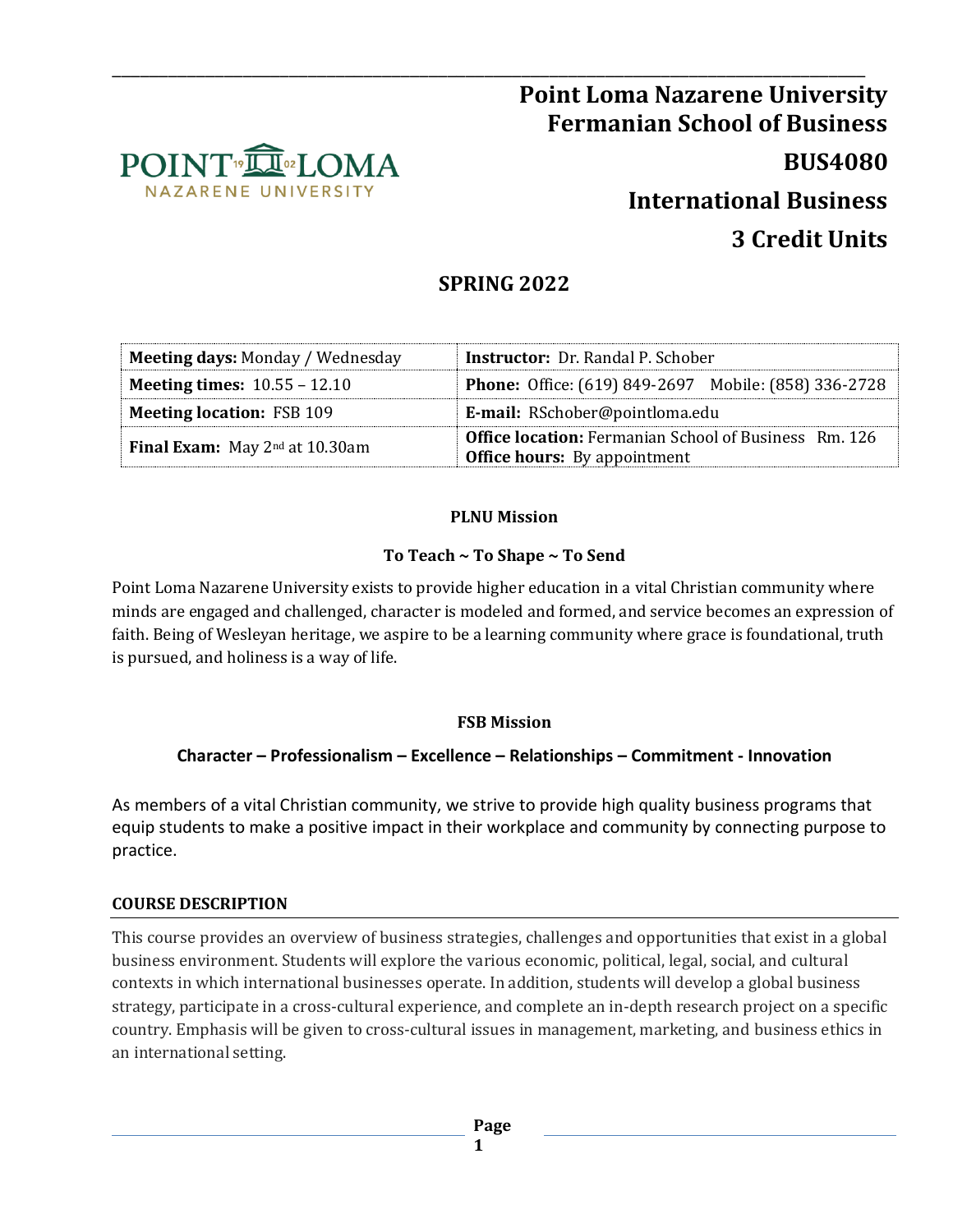#### **COURSE LEARNING OUTCOMES**

Upon completion of this course, students will be able to:

1. Explain the main drivers of globalization and the changing nature of the global economy (PLO 1, E3 & F4).

2. Recognize the economic, ethical, and business implications of cultural change (PLO 1, 4 & F4).

3. Evaluate the policy instruments used by governments to influence international trade flows (PLO 1, F1 & F2).

4. Investigate and present on differences among countries and how differences can affect the ability to conduct business in an international arena (PLO 1, 3, E3, F1, F2 & F4).

5. Collaborate effectively in a team to formulate strategies and structures of decision-making in international business which reflect ethics and integrity (PLO 2, 4 & 5).

In order to achieve these objectives, the professor's goals are to assist you in: (1) using the information, concepts, and principles from this course to plan, prepare, and make informed decisions, (2) communicating your knowledge clearly in concise reports and presentations, and (3) building skills in international business problem solving, interpersonal communications, research, and fact-finding.

## **COURSE CREDIT HOUR INFORMATION**

In the interest of providing sufficient time to accomplish the stated Course Learning Outcomes, this class meets the PLNU credit hour policy for a 3 unit class delivered over 16 weeks. Specific details about how the class meets the credit hour requirement can be provided upon request.

## **REQUIRED TEXTS AND RECOMMENDED STUDY RESOURCES**

- Hill, Charles, *Global Business Today*, 11th edition, 2020, McGraw-Hill Irwin (ISBN: 9781260088373)

- Additional real-time articles, will be assigned during the course

## **Additional Resources**

- **[http://globaledge.msu.edu](http://globaledge.msu.edu/)**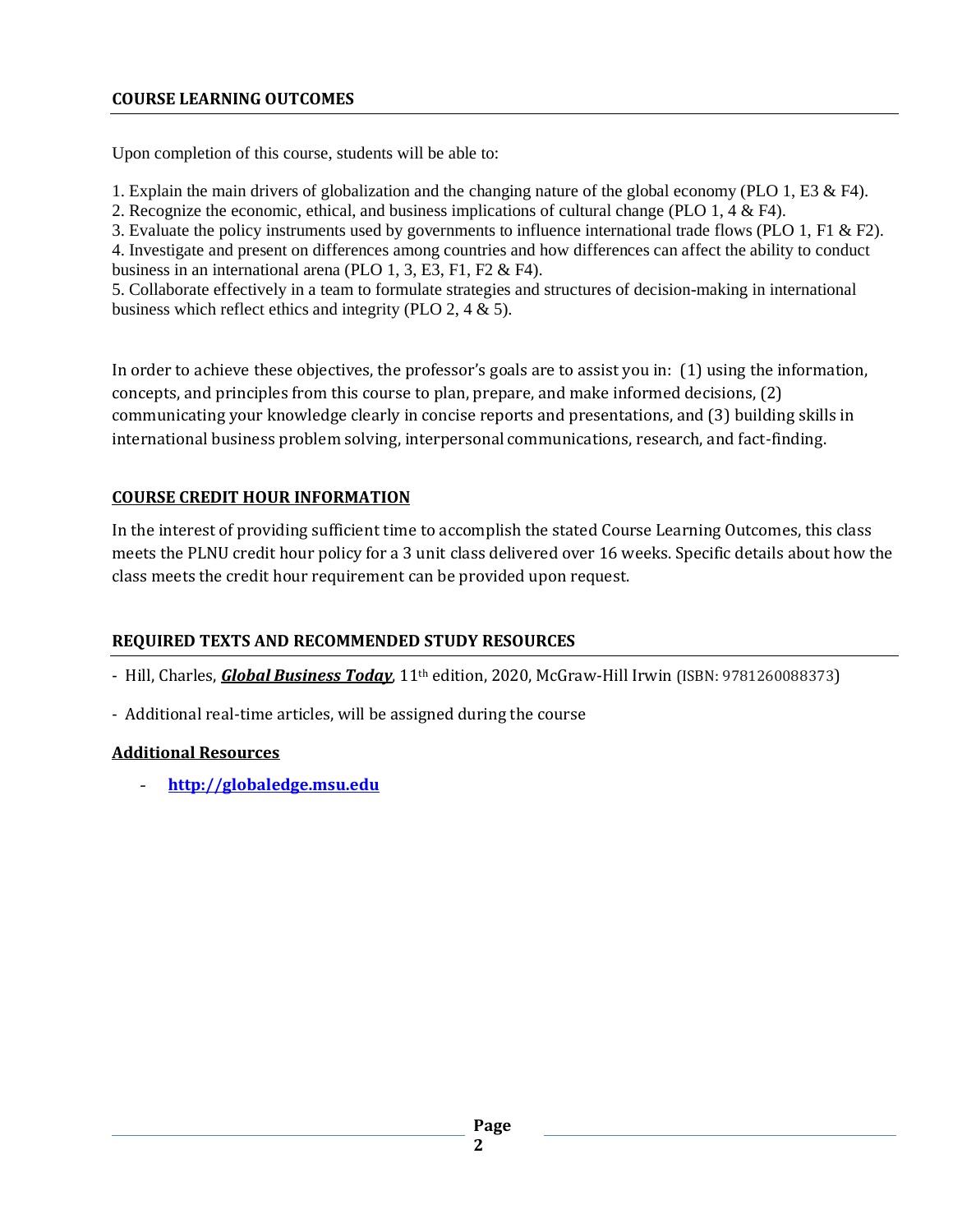#### **COURSE SCHEDULE AND ASSIGNMENTS**

| <b>DATE</b>                   | <b>CLASS CONTENT OR ASSIGNMENT</b>                                                                                                                                                                                                                                           | <b>Discussion</b><br>0r<br><b>Assignment</b>     | Global<br><b>Business</b><br><b>Strategy</b> |
|-------------------------------|------------------------------------------------------------------------------------------------------------------------------------------------------------------------------------------------------------------------------------------------------------------------------|--------------------------------------------------|----------------------------------------------|
| <b>WEEK1</b><br>Jan $10$      | Tuesday:<br>Welcome/Overview/Syllabus Review<br><b>Opening Exercise</b><br>Wednesday:<br>Covid19 on Globalization                                                                                                                                                            | Opening<br>Exercise                              |                                              |
| <b>WEEK2</b><br>Jan $17$      | Wednesday:<br>Chapter #1: Globalization<br>$\bullet$<br>Quiz #1<br>$\bullet$<br><b>Closing Case Study</b>                                                                                                                                                                    | Case Study<br>Question                           |                                              |
| WEEK <sub>3</sub><br>Jan $24$ | Monday:<br>Chapter #2: National Differences in Political Economy<br><b>National Differences</b><br>Quiz #2<br>Wednesday:<br><b>Closing Case Study</b><br>$\bullet$<br>Australia Country Presentation: Schober<br>$\bullet$<br>Global Business Strategy (Step 1)<br>$\bullet$ | Case Study<br>Question                           | Step 1                                       |
| WEEK4<br>Jan 31               | Monday:<br>Chapter #3: National Differences in Economic Development<br>Quiz #3<br>$\bullet$<br>Wednesday:<br><b>Closing Case Study</b>                                                                                                                                       | Case Study<br>Question                           |                                              |
| WEEK <sub>5</sub><br>Feb 7    | Monday:<br>Chapter #4: National Differences in Culture<br>Quiz #4<br>Wednesday:<br>• Closing Case Study<br>1st Country presentations & Review<br>Global Business Strategy (Step 2)                                                                                           | Case Study<br>Question<br>Country<br>Peer Review | Step #2                                      |
| WEEK 6<br>Feb 14              | Monday:<br>Chapter #5: Ethics, Corporate Social Responsibility, and<br>Sustainability<br>Quiz #5<br>Wednesday:<br><b>Closing Case Study</b><br>2 <sup>nd</sup> Country presentations & Review                                                                                | Case Study<br>Question<br>Country<br>Peer Review | Step #3                                      |
| WEEK <sub>7</sub><br>Feb 21   | Monday:<br>Chapter #6: International Trade Theory<br>Quiz #6<br>Wednesday:                                                                                                                                                                                                   | Case Study<br>Question                           | Step #3                                      |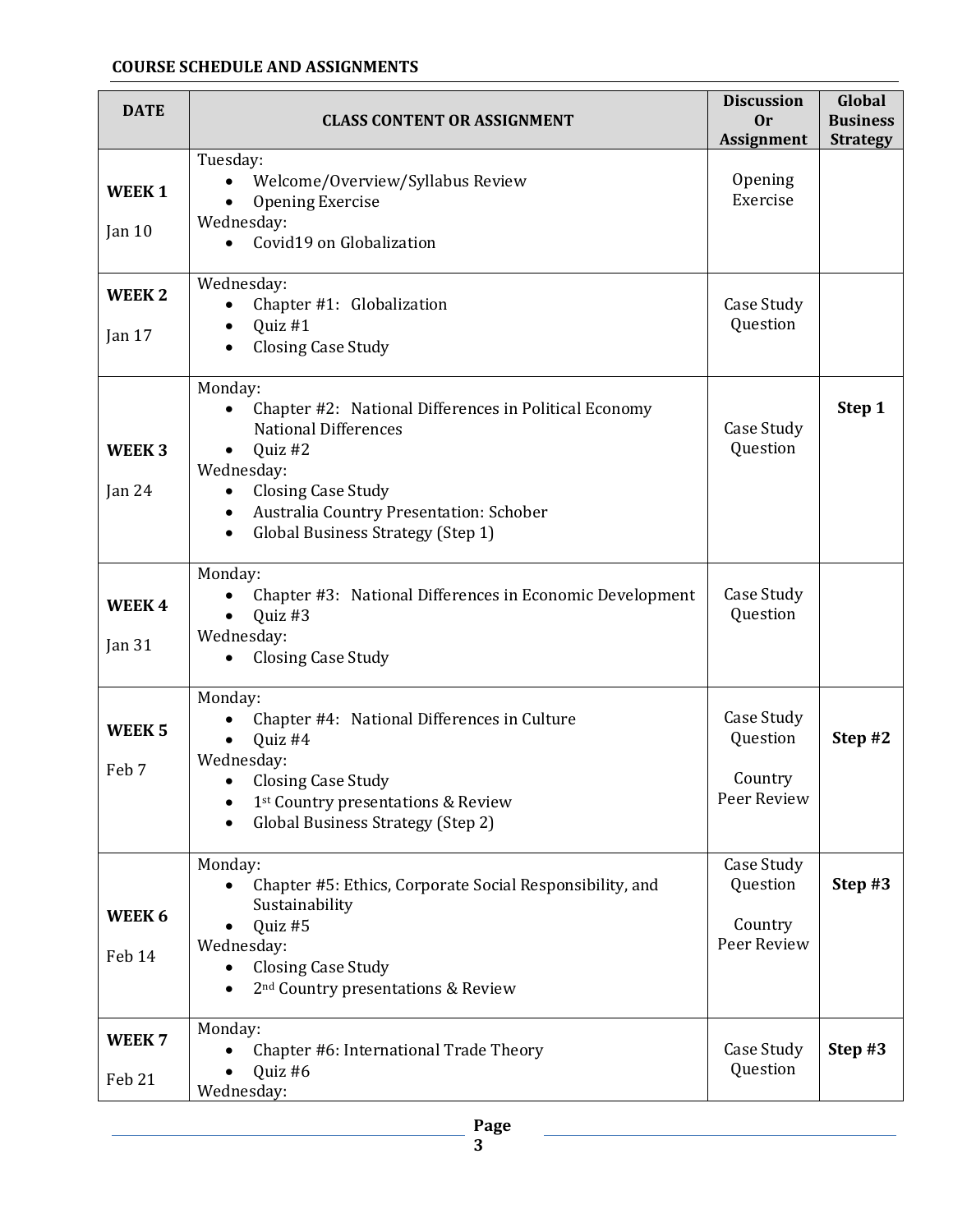|                   | Closing Case Study (chapter 5& 6)                           | Country     |         |
|-------------------|-------------------------------------------------------------|-------------|---------|
|                   | 3rd Country presentations & Review                          | Peer Review |         |
|                   |                                                             |             |         |
|                   | <b>Global Business Strategy (Step 3)</b>                    |             |         |
|                   | Monday:                                                     |             |         |
|                   |                                                             | Case Study  | Step #3 |
|                   | Chapter #7: Gov't Policy and Int'l Trade                    | Question    |         |
| WEEK 8            | Quiz #7                                                     |             |         |
|                   | Wednesday:                                                  |             |         |
| Feb <sub>28</sub> | <b>Closing Case Study</b><br>$\bullet$                      | Country     |         |
|                   | 4 <sup>th</sup> Country presentations & Review              | Peer Review |         |
|                   | Global Business Strategy (Step 3)                           |             |         |
|                   |                                                             |             |         |
|                   | <b>SPRING BREAK</b>                                         |             |         |
|                   | Monday:                                                     |             |         |
|                   | Chapter #8: Foreign Direct Investment (FDI)                 | Case Study  |         |
|                   | Quiz #8                                                     | Question    |         |
| WEEK <sub>9</sub> | Wednesday:                                                  |             |         |
|                   | <b>Closing Case Study</b><br>$\bullet$                      | Country     |         |
| Mar 14            | 5 <sup>th</sup> Country presentations & Review              | Peer Review |         |
|                   | <b>Global Business Strategy Update</b><br>٠                 |             |         |
|                   |                                                             |             |         |
|                   | Monday:                                                     |             |         |
|                   |                                                             | Case Study  |         |
|                   | Chapter #9: Regional Economic Integration                   | Question    |         |
| <b>WEEK 10</b>    | Quiz #9                                                     |             |         |
|                   | Wednesday:                                                  | Country     |         |
| Mar 21            | <b>Closing Case Study</b>                                   | Peer Review |         |
|                   | 6 <sup>th</sup> Country presentations & Review              |             |         |
|                   |                                                             |             |         |
|                   | Monday:                                                     |             |         |
|                   | Chapter #10: The Foreign Exchange Market                    | Case Study  | Step #4 |
| <b>WEEK 11</b>    | Quiz #10                                                    | Question    |         |
|                   | Wednesday:                                                  |             |         |
| Mar 28            | <b>Closing Case Study</b>                                   | Country     |         |
|                   | 7 <sup>th</sup> Country presentations & Review              | Peer Review |         |
|                   | Global Business Step #4 & Criteria                          |             |         |
|                   |                                                             |             |         |
|                   |                                                             | Case Study  |         |
|                   | Monday:                                                     | Question    |         |
|                   | Chapter #11: The Foreign Exchange Market                    |             |         |
| <b>WEEK 12</b>    | Quiz #11                                                    | Country     |         |
|                   | Wednesday:                                                  | Peer Review |         |
| Apr 4             | 8 <sup>th</sup> Country presentations & Review<br>$\bullet$ |             |         |
|                   | Final Global Business Review (Step 5)<br>$\bullet$          | Cross-      |         |
|                   | <b>Cultural Interview Due</b><br>$\bullet$                  | Cultural    |         |
|                   |                                                             | Interview   |         |
|                   | Monday:                                                     |             |         |
|                   | Chapter #12: The Strategy of International Business         |             |         |
| <b>WEEK 13</b>    | Quiz #12                                                    |             |         |
|                   |                                                             |             |         |
| Apr 11            | Wednesday:                                                  |             |         |
|                   | Chapter #13: Entering Foreign Markets                       |             |         |
|                   |                                                             |             |         |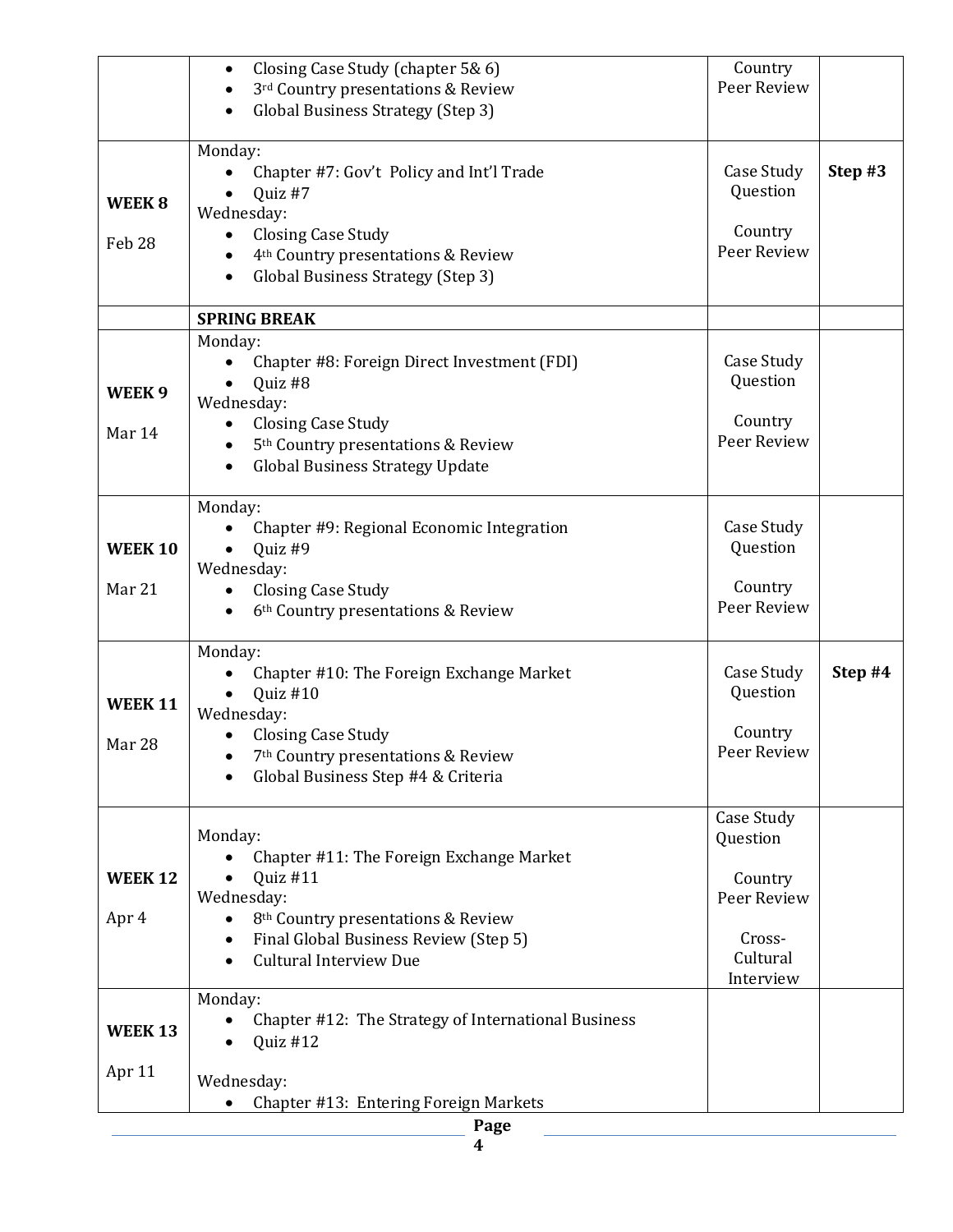|                          | 9th Country Presentations. (No review)<br>$\bullet$                                                                                                                                  |                                           |                         |
|--------------------------|--------------------------------------------------------------------------------------------------------------------------------------------------------------------------------------|-------------------------------------------|-------------------------|
|                          | <b>EASTER BREAK</b>                                                                                                                                                                  |                                           |                         |
| <b>WEEK 14</b><br>Apr 18 | Wednesday:<br>10 <sup>th</sup> Country Presentations (No review)<br>Final Global Business Preparation (Step 5)<br>$\bullet$<br><b>Final Global Business Preparation</b><br>$\bullet$ |                                           | Step #5                 |
| <b>WEEK 15</b><br>Apr 25 | Monday:<br><b>Final Global Business Presentation</b><br>Wednesday:<br><b>Final Global Business Presentation</b>                                                                      | Global<br><b>Business</b><br>Presentation | <b>FINAL</b><br>Step #6 |
| <b>WEEK 16</b>           | FINAL Exam: May 2 <sup>nd</sup> at 10.30am                                                                                                                                           |                                           |                         |

The information in this syllabus is subject to change. I will announce changes in class early enough to give you time to meet assignments, etc. It is your responsibility to maintain your schedule, making the changes as necessary. I will not consider absence an excuse for not keeping your schedule updated. Check your PLNU e-mail and Canvas regularly.

## **ASSESSMENT AND GRADING**

Students are expected to attend all class sessions, participate in class activities, complete exams as scheduled, and turn in assignments on time, or risk the loss of points. Approximate points available are as follow:

| <b>Assignment distribution by points:</b>                                                                                                                                                                                                                                                                                                                                                                                                          |                                                                              | Grade scale:                                                                                     |                                                                                          |
|----------------------------------------------------------------------------------------------------------------------------------------------------------------------------------------------------------------------------------------------------------------------------------------------------------------------------------------------------------------------------------------------------------------------------------------------------|------------------------------------------------------------------------------|--------------------------------------------------------------------------------------------------|------------------------------------------------------------------------------------------|
| <b>Opening Assignment</b><br>$\bullet$<br>12 Chapter Quizzes (top 10 count)<br>$\bullet$<br><b>Individual Country Presentation</b><br>٠<br>Country Presentation Peer Review (8 x 10pts)<br>٠<br>Case Study Assignment (10 x 20pts)<br>٠<br>Cross-Culture Interview<br>٠<br>Global Business - Steps (5 x 10pts)<br>٠<br>- Presentation<br>- Group Evaluation<br>Final Exam<br>٠<br>Participation, Attendance, Survey<br>٠<br>Total Points Available | 20<br>200<br>100<br>80<br>200<br>100<br>50<br>100<br>25<br>100<br>25<br>1000 | $A = 93-100$<br>$A = 92-90$<br>$B+=87-89$<br>$B = 83 - 86$<br>$B = 80-82$<br>$C_{\pm} = 77 - 79$ | $C = 73-76$<br>$C = 70-72$<br>$D+ = 67-69$<br>$D = 63 - 66$<br>$D = 60-62$<br>$F = 0.59$ |

Extra credit assignments, if/when offered, will be no greater than 5% (50 points) total for the course.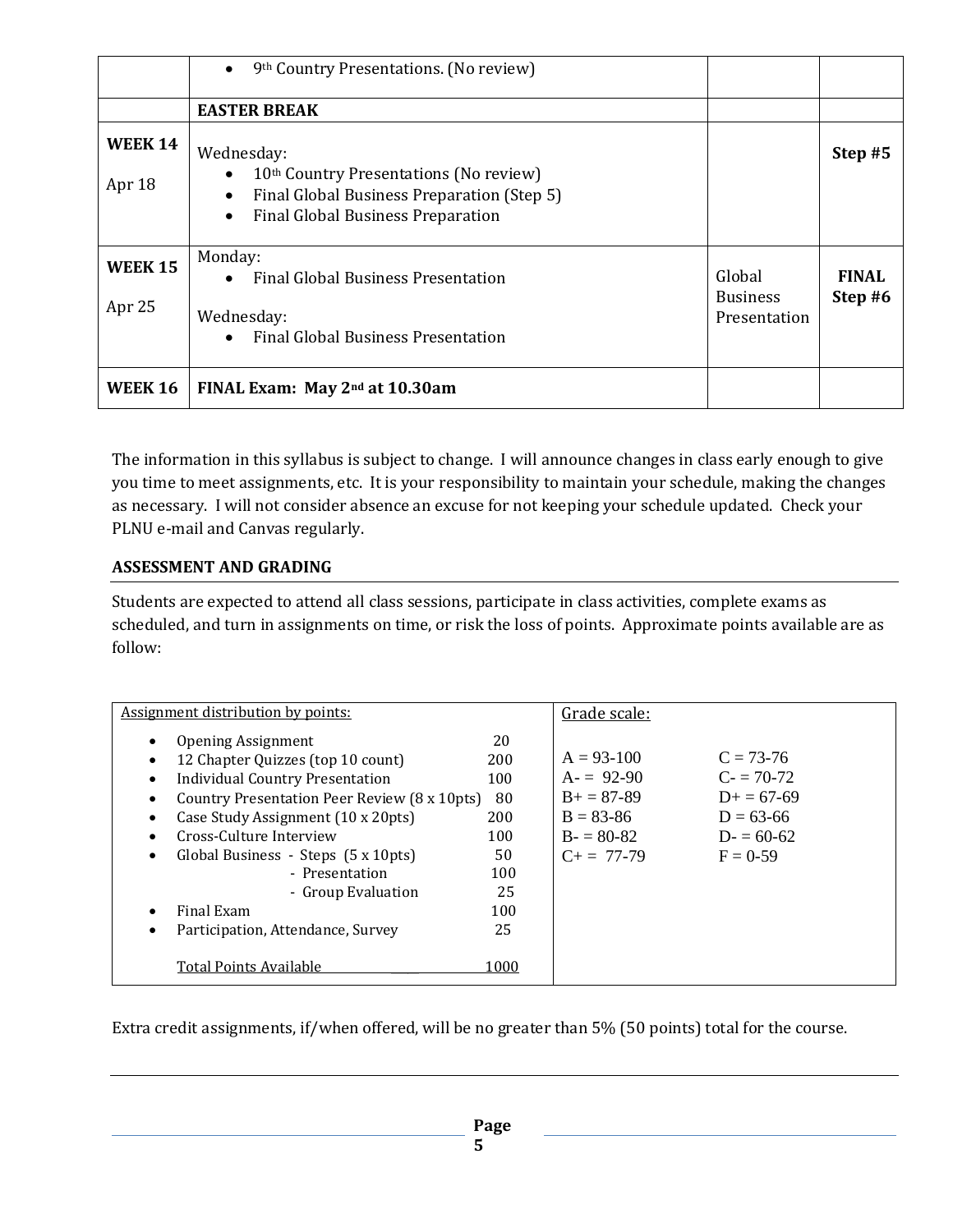## **A. Chapter Quizzes (200pts)**

A total of twelve (12) chapter quizzes will be given. Students will have 15 minutes to complete 20 true / false and multiple-choice questions equaling a total of 20% of the grade. Students highest ten (10) quizzes will be used (10 x 20pts = 200pts).

## **B. Individual Country Presentations (100 pts.)**

This assignment is to present a 8-10 min presentation of a specific country covering bullet points below. Upload PowerPoint on your assigned week. Each student will present a different country allocated on a first come, first serve basis on a google doc.

The presentation points:

- Country overview: location, population, currency, language, religion, GDP etc.
- Political, economic and legal systems
- Economic status: Import / Exports etc.
- Cultural values / norms
- **Recent News**

#### **C. Country Peer Review (80pts)**

For 8 consecutive weeks, each student will provide a reflection on your fellow classmate's country presentation. Feedback will cover: What unique piece of country knowledge did you learn? Reflect upon a specific data point given and provide pertinent feedback AND what question do you have for the presenter? (Minimum 100 words)

## **D. Global Business Strategy (150 pts.)**

This assignment is designed to utilize knowledge, skills and values learnt throughout the semester. It will require a comprehensive understanding of global business and how this knowledge can be applied to a real-world organization. Eight (8) teams will be established to present a business strategy on 'how to take a local company to a global scale' (no companies that involve alcohol or coffee are permitted). It will require an in-depth understanding of both the individual business and the international opportunities / challenges to ensure a successful globalization of its product or service. More details can be found in Appendix A.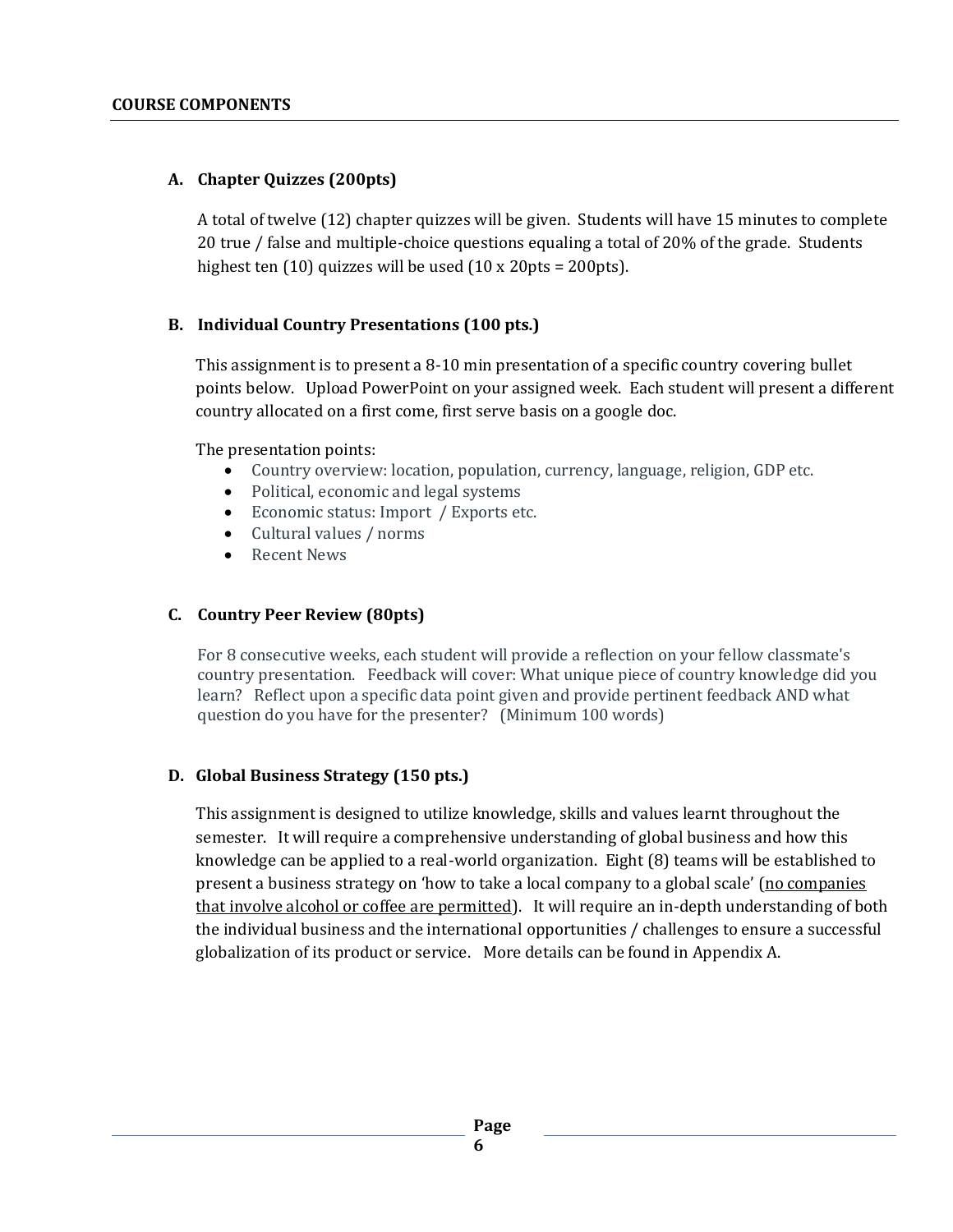#### **E. Cross-Culture Project: Interview (100pts)**

Students will be given two (2) options to either personally interview a immigrant / refugee who has built a business in the US OR view a recorded video of a first-generation immigrant / refugee who is an owner of a local business. This interview is specifically designed for you to grapple with cross-cultural considerations and differences between operating a business in another cultural context and the US.

## **F. Case Studies (200 pts)**

Each student will answer specific questions as it relates to the closing case study for the first 10 chapters. (10 x 20pts)

#### **G. Final Exam (100 pts)**

A cumulative final exam will be given at the assigned day / time as per final examination schedule. This will test for comprehensive understanding of the textbook content and group project materials.

#### **H. Group & Class Participation and Attendance: (50pts)**

Be prepared to answer questions, and participate in group activities, discussions and other assignments. CLASS attendance will be recordedYou could be dropped from the course if you are absent for more than 10% of the classes. Be on time to class, Punctuality is an important attribute in any successful business endeavor. Please contact me if you know you are going to be absent or late.

## **INCOMPLETES AND LATE ASSIGNMENTS**

All assignments are to be submitted/turned in by the beginning of the class session when they are due—including assignments posted in Canvas. Incompletes will only be assigned in extremely unusual circumstances.

#### **SPIRITUAL CARE**

Please be aware PLNU strives to be a place where you grow as whole persons. To this end, we provide resources for our students to encounter God and grow in their Christian faith.

If students have questions, a desire to meet with the chaplain or have prayer requests you can contact the [Office](https://www.pointloma.edu/offices/spiritual-development)  [of Spiritual Development](https://www.pointloma.edu/offices/spiritual-development)

#### **PLNU COPYRIGHT POLICY**

Point Loma Nazarene University, as a non-profit educational institution, is entitled by law to use materials protected by the US Copyright Act for classroom education. Any use of those materials outside the class may violate the law.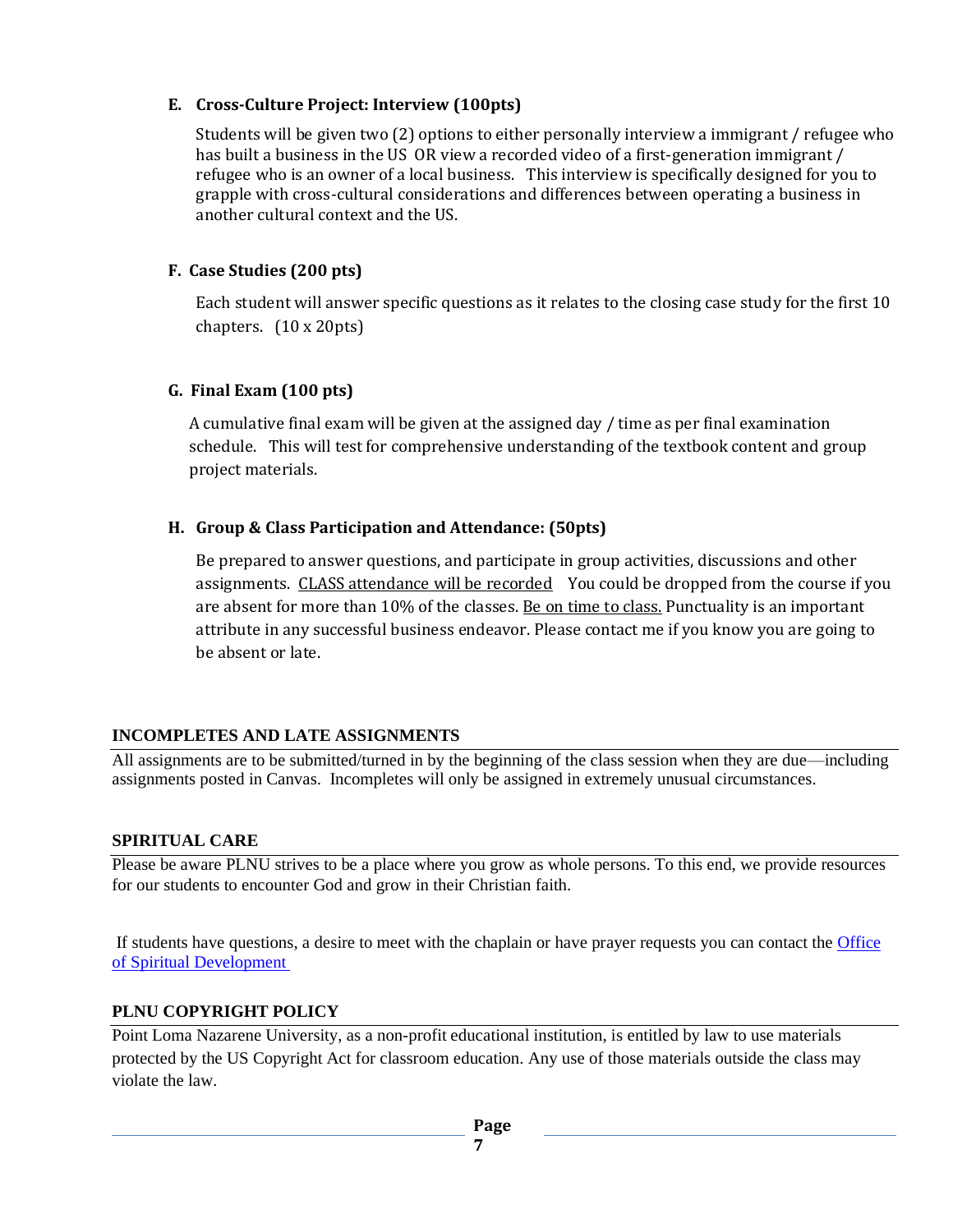## **PLNU ACADEMIC HONESTY POLICY**

Students should demonstrate academic honesty by doing original work and by giving appropriate credit to the ideas of others. Academic dishonesty is the act of presenting information, ideas, and/or concepts as one's own when in reality they are the results of another person's creativity and effort. A faculty member who believes a situation involving academic dishonesty has been detected may assign a failing grade for that assignment or examination, or, depending on the seriousness of the offense, for the course. Faculty should follow and students may appeal using the procedure in the university Catalog.

Se[e Academic Policies](https://catalog.pointloma.edu/content.php?catoid=52&navoid=2919#Academic_Honesty) for definitions of kinds of academic dishonesty and for further policy information.

## **PLNU ACADEMIC ACCOMMODATIONS POLICY**

PLNU is committed to providing equal opportunity for participation in all its programs, services, and activities. Students with disabilities may request course-related accommodations by contacting the Educational Access Center (EAC), located in the Bond Academic Center [\(EAC@pointloma.edu](mailto:EAC@pointloma.edu) or 619-849-2486). Once a student's eligibility for an accommodation has been determined, the EAC will issue an academic accommodation plan ("AP") to all faculty who teach courses in which the student is enrolled each semester.

PLNU highly recommends that students speak with their professors during the first two weeks of each semester/term about the implementation of their AP in that particular course and/or if they do not wish to utilize some or all of the elements of their AP in that course.

Students who need accommodations for a disability should contact the EAC as early as possible (i.e., ideally before the beginning of the semester) to assure appropriate accommodations can be provided. It is the student's responsibility to make the first contact with the EAC.

## **PLNU ATTENDANCE AND PARTICIPATION POLICY**

Regular and punctual attendance at all class sessions is considered essential to optimum academic achievement. If the student is absent for more than 10 percent of class sessions, the faculty member will issue a written warning of de-enrollment. If the absences exceed 20 percent, the student may be de-enrolled without notice until the university drop date or, after that date, receive the appropriate grade for their work and participation.

## **USE OF TECHNOLOGY**

In order to be successful in your course, you'll need to meet the minimum technology and system requirements; please refer to the *[Technology and System Requirements](https://help.pointloma.edu/TDClient/1808/Portal/KB/ArticleDet?ID=108349)* information. Additionally, students are required to have headphone speakers, microphone, or webcams compatible with their computer available to use for any online or hybrid classes. Please note that any course with online proctored exams require a computer with a camera (tablets are not compatible) to complete exams online.

Problems with technology do not relieve you of the responsibility of participating, turning in your assignments, or completing your class work.

## **FINAL EXAMINATION POLICY**

Successful completion of this class requires taking the final examination **on its scheduled day**. No requests for early examinations or alternative days will be approved.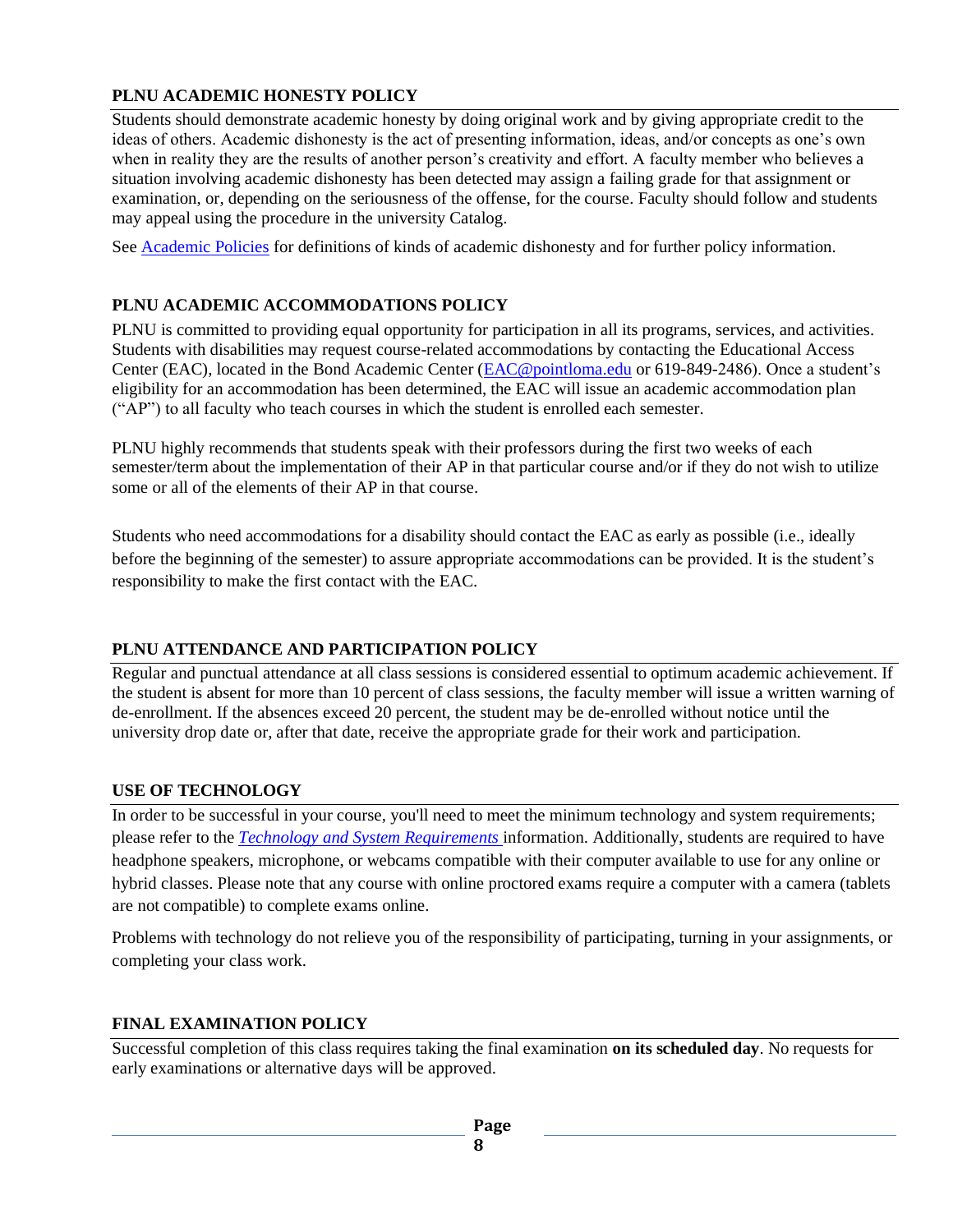## **Appendix A**

#### **Global Business Strategy**

Students will select a local company whose owner/founder is actively involved in the business's day-to-day operations. Students will complete an organizational summary (background) and develop plan for global expansion.

Checkpoints in the form of assignments will help guide the progress of the project. Students are encouraged to challenge conventional wisdom or assumption about the current business strategy and invent a radically different way of entering into the global market*.*

#### **Steps:**

#### **1. Selection**

Students will research and find a local organization whose objective is to engage in a potential international expansion (develop an international strategy).

#### *Areas that may be covered:*

- Manufacturing in another country
- Distribution in another country
- International Outsource/Insource of services
- Other (specified and approved)

#### *Students will upload the following information to the assigned discussion board on Canvas:*

- 1. Name of Business:
- 2. Contact Person Name and Position:
- 3. Contact Information (Phone/email):

#### **2. Client Meeting #1**

Meet with your contact from the organization and conduct an informational interview to collect information for your research. This can be done in person or via ZOOM.

#### *Sample interview questions:*

- How could this company expand internationally?
- What is the organization's major revenue source?
- What type of distribution channels does the organization use?
- What kinds of marketing strategies are used?
- Who is your consumer base?

#### *Students will upload the following information to the assigned discussion board on Canvas:*

- 1. Organization mission:
- 2. Organization structure:
- 3. Financial information (revenue, supply, and demand, etc.):
- 4. Organization's international objectives/opportunities:
- 5. Three possible international strategic opportunities:
- 6. The <u>one</u> international strategic opportunity you plan to focus on: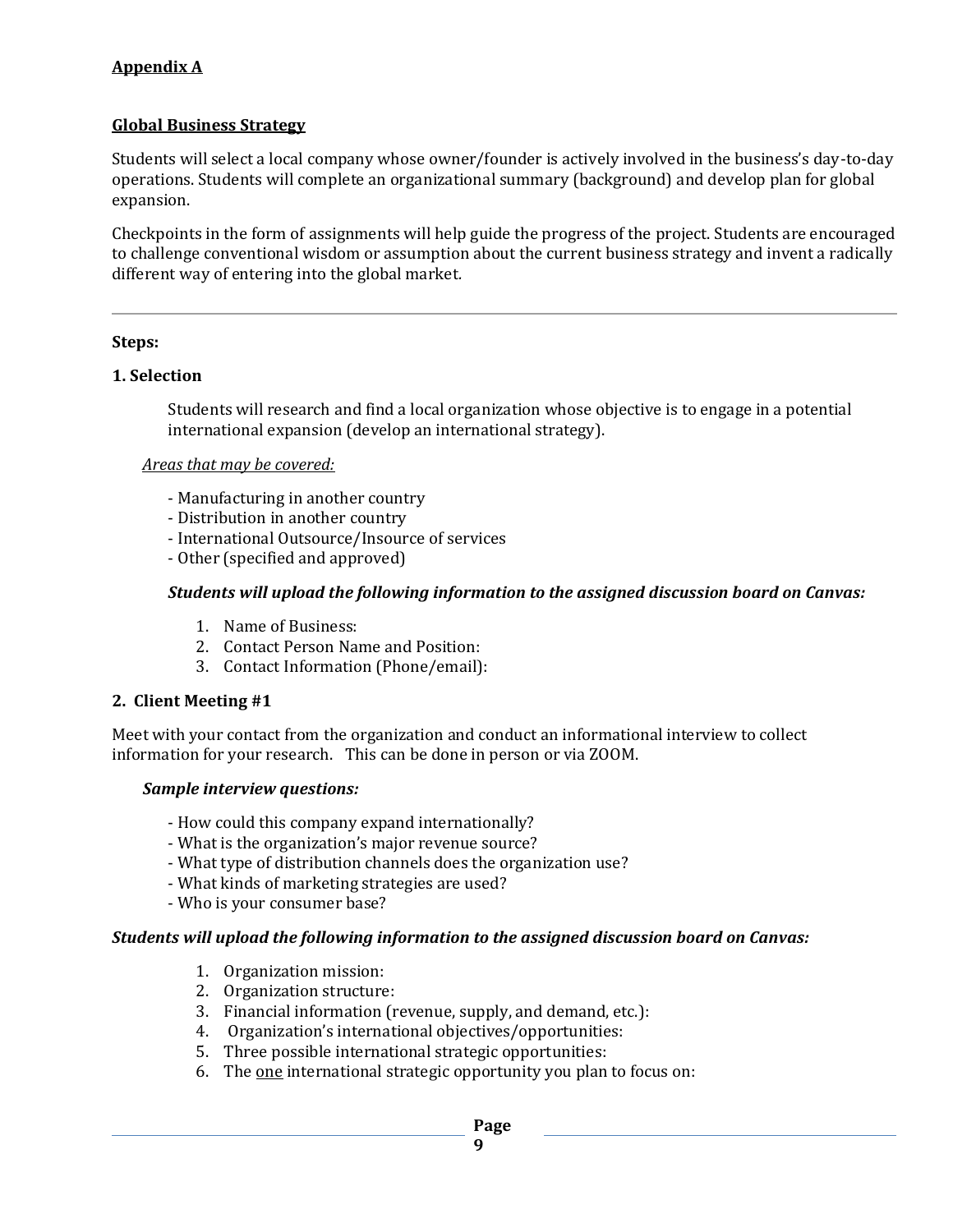#### **3. In-person or ZOOM with Professor**

Set up a 15min meeting with me to discuss your chosen business and results of the first meeting. All group members must be able to attend and confirm their individual roles and responsibilities of the project moving forward.

## **4. Research & Class Update**

Conduct in-depth research about the organization's international strategy. Create a detailed analysis of the selected countries (of international strategy):

## *Students will upload the following information to the group assignment on Canvas:*

- 1. What are the political, economic, legal, and cultural variables that will directly affect the international business strategy?
- 2. How will the organizational objectives best be met?
- 3. What is estimated project budget?
- 4. What challenges will the organization face using this strategy?
- 5. How will the strategy affect the organization's bottom line?
- 6. *Create an estimated timeline for achieving the objectives, and assess risks and resources.*
	- Timeline:
	- Estimated launch date:
	- Project risk assessment:
	- Required resources:
- 7. What is the estimated project budget (excluding direct student assistance)?
- 8. What are the potential risks of the project?
- 9. How will risks be managed?
- 10. What are the required resources needed to complete the project?

## **5. Client Meeting #2 (**This can be done in person or via ZOOM)

- 1. Meet with your contact a final time, and give a mock presentation of your findings in order to receive feedback on your work.
- 2. Submit a brief reflection below of your most recent communication with your contact and the impact on your strategy moving forward

## **6. In-person Presentation**

**Presentation:** Students will present their experience and findings to their classmates. The presentation should be a clear and concise summary of the company in which value was added, the opportunity that was identified, the implementation of the plan, how value was added, and the results/feedback received. The presentation should touch on all of the points covered in the previous discussions as well as the written paper. Students will present their findings the class through a 10-minute digital live ZOOM presentation (powerpoint, google slides, prezi, etc.).